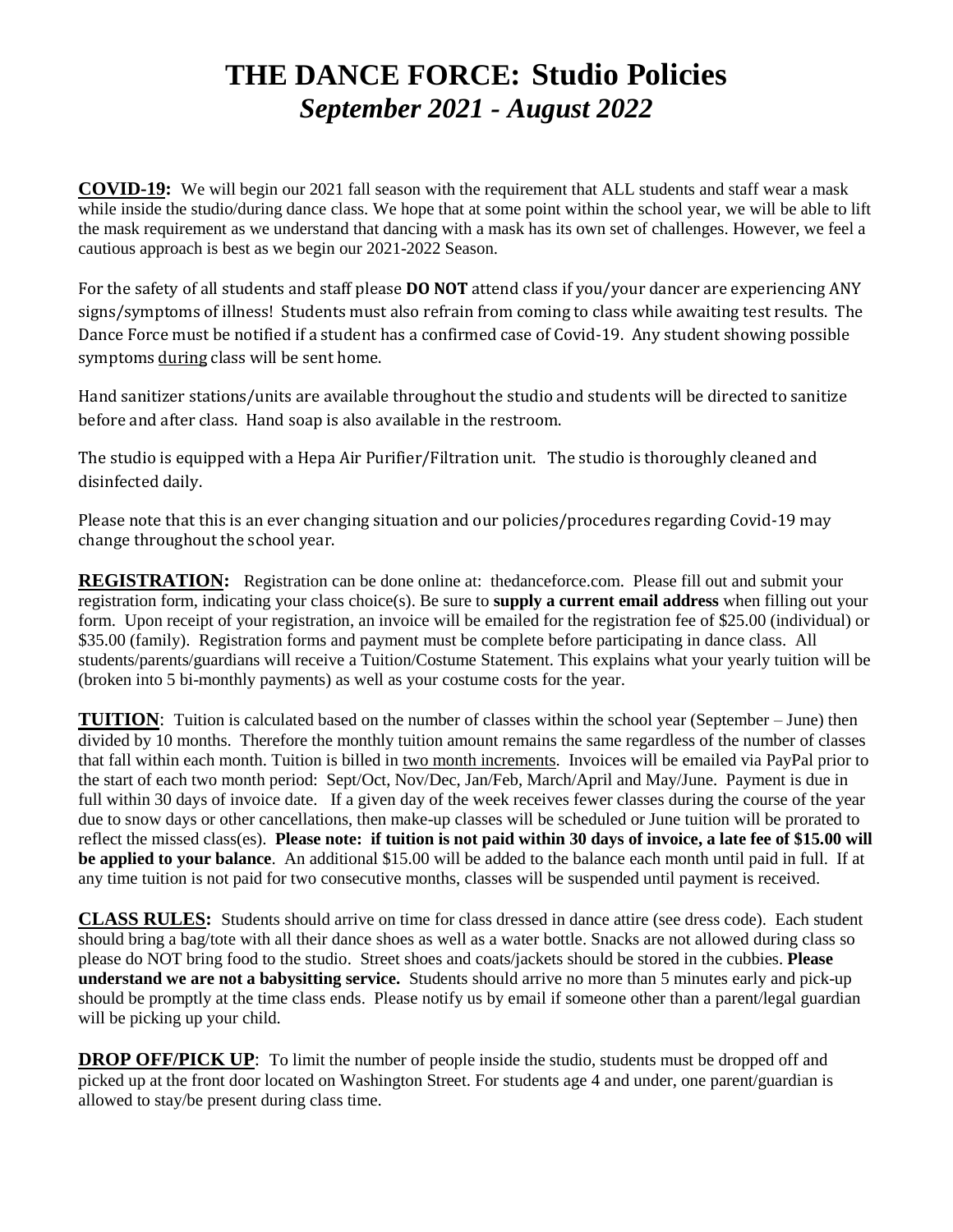**ATTIRE/SHOES:** Students must wear dance attire to all dance classes. Please see **Dress Code Below.** Each dance subject requires specific dance shoes. Students must be dressed for class as stated in the dress code and must bring the appropriate/required dance shoes for each dance subject.

**RECITALS:** All classes for age 3 and up will perform in our June Recitals. Dates are as followed:

### **Recitals:** *June 18 th 2022* **Dress Rehearsals:** *Thursday June 16 th & Friday June 17th*

Dress Rehearsal is mandatory for all students! Any student who is absent from Dress Rehearsal will not be allowed to perform in the Recitals.It is assumed that all students in class will participate in the Recital. If for any reason a student will **NOT** be dancing in the Recital, The Dance Force must be notified in writing by **January 1st** as this greatly impacts choreography and the other students in class.

**COSTUMES:** To perform in our June Recitals, all students will need one costume per class/subject taken. Costume prices are listed in your Tuition/Costume Statement. Costume Payments will be included in your Sept/Oct invoice (first  $\frac{1}{2}$  of costume total) as well as your Nov/Dec invoice (second  $\frac{1}{2}$  of costume total). All Costume balances must be paid in full by January  $1^{st}$ . Any student who has not paid for their costume(s) in full by January 1<sup>st</sup> will **NOT** be ordered a costume and therefore will not be able to participate in the Recitals. Once a costume is ordered it cannot be cancelled. Therefore, any and all costumes ordered for your child must be paid for in full. Costumes cannot be returned and costume payments cannot be refunded once the order is placed. Anyone who does not want to participate in the Recital must notify The Dance Force by January  $1<sup>st</sup>$  to avoid being charged/ordered a costume.

**ATTENDANCE:** Students must attend class regularly! Please notify the studio via email or phone if your child is unable to attend class. Refunds or reductions will not be given for missed classes. \**Due to the Covid-19 pandemic, any student exhibiting ANY signs/symptoms of illness MUST stay home/miss class! Any student showing signs of illness while at the studio will be sent home from class.*

**CANCELLATIONS:** If classes must be cancelled due to inclement weather, an email will be sent to all students affected by the closure. An announcement will also be left on The Dance Force answering machine: (781) 762- 2288 and posted on our Facebook page. Please be sure to follow us on Facebook and provide us with a current email address (that is checked regularly) when registering. Each class is allowed one cancellation without a makeup class or reduction in tuition. If more than one class is cancelled, a make-up class will be held or a reduction in June tuition will be made.

**TERMINATION OF CLASSES:** You may withdraw from any class at any time with written notice to The Dance Force. If written notice is not received, the student will be marked absent and charged for all classes until written notification IS received. **PLEASE NOTE:** Withdrawing from class after March 1<sup>st</sup> negatively impacts the entire class and Recital routine causing many last minute changes to be made. This is both unfair and inconvenient to the other students in the class as well as the instructors. Please plan accordingly when deciding whether to participate in the June Recital (by January  $1<sup>st</sup>$ ).

**UNPAID BALANCES:** The Dance Force requires payment in full for all classes taken, costumes ordered or services rendered of any kind. Payments must be made on time to avoid late fees. Any unpaid balances may be reported to a debt collection agency and subject to additional late fees.

**ZERO TOLERANCE POLICY**: The Dance Force will not tolerate any acts of bullying, racism or discrimination of any kind. We expect our students and staff to treat everyone with kindness and respect.

**LIABILITY**: The Dance Force will not be held responsible for lost or stolen items. Please be sure to leave valuables at home. As all physical activities involve some risk of injury, The Dance Force will not be held responsible for any injury that may occur while participating in our dance classes.

> *By enrolling/participating in our dance classes, you/your dancer agrees to follow the above stated studio policies.*